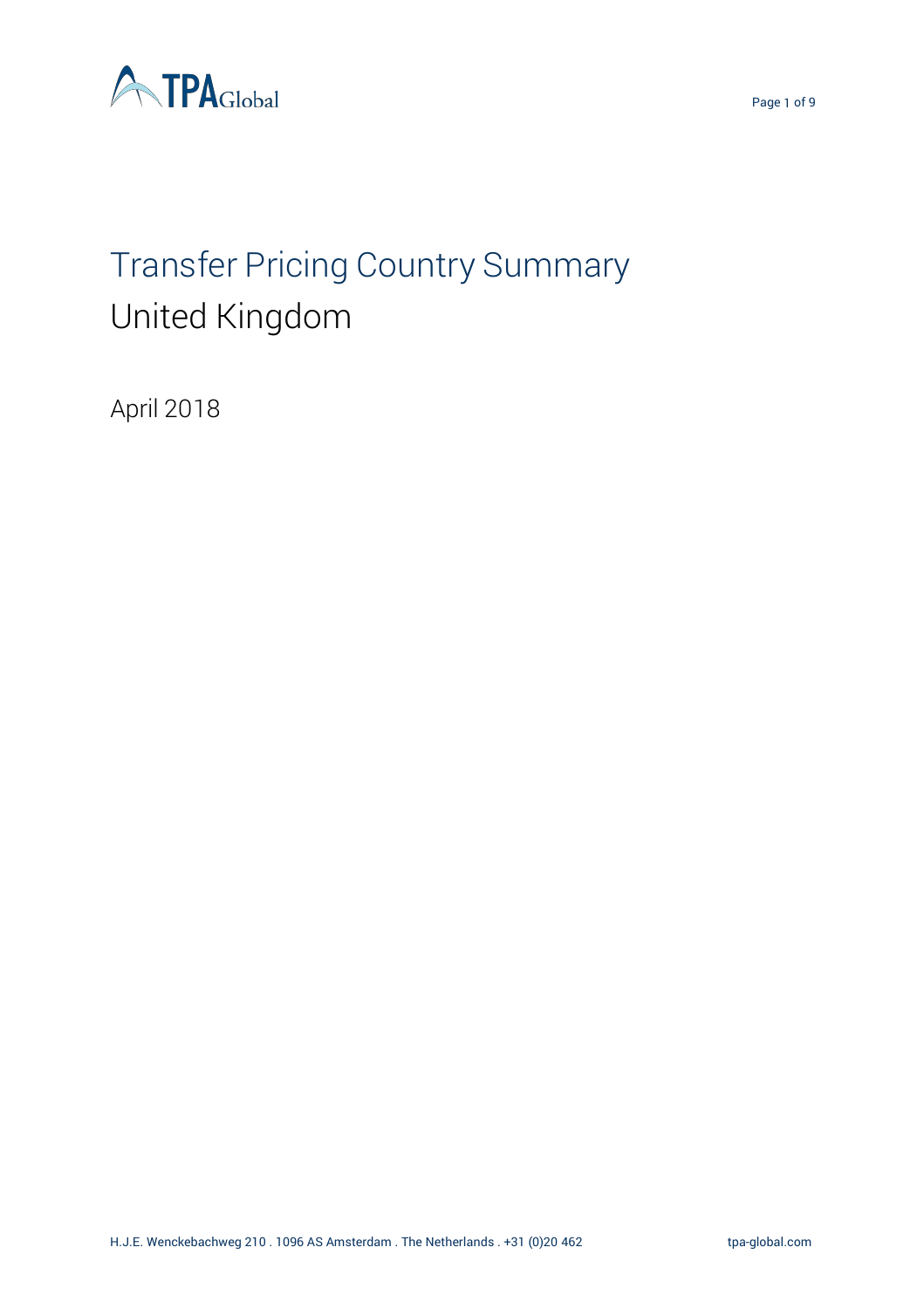

# Legislation

#### Existence of Transfer Pricing Laws/Guidelines

The UK transfer pricing legislation is contained in Part 4 of Taxation (International and Other Provisions) Act (TIOPA) 2010. All legislative references herein are to TIOPA unless specified otherwise. Two key statutory requirements of the legislation are:

- 1. taxpayers are required to use arm's length transfer prices in making their own assessment of their taxable profits; and
- 2. the rules, as matters of law have to be construed consistently with Article 9 of the OECD Model Tax Convention and the OECD's Transfer Pricing Guidelines. HM Revenue & Customs (HMRC), the UK tax authority, has also published detailed guidelines on transfer pricing notably within the International Tax Manual INTM410000 to INTM539000 and the Tax Compliance Risk Management Manual.

It is also important to note whether an entity is within the scope of the UK's transfer pricing legislation depends on the size of the Group. The size is determined in line with the EU definition set out in the Annex to the Commission Recommendation of 6 May 2003 (2003/361/EC) concerning the definition of micro, small and medium-sized enterprises.

All large enterprises are within the legislation. Medium sized enterprises are within the legislation if HMRC issues them with a Transfer Pricing Notice or if the other party to the relevant transaction is resident in a territory with which the UK does not have a Double Taxation Convention or if the UK does have a Double Taxation Convention (DTC), the convention does not have a non-discrimination article or the territory is on a list published by the UK Treasury.

Small enterprises are only within the scope of the legislation if the other party is in a similar territory to that which brings a medium sized entity within scope or if the transaction is taken into account by anyone for the UK Patent Box purposes and HMRC issues a Transfer Pricing Notice.

HMRC has also published a number of Statements of Practice that set out how they will apply the rules in certain circumstances. For instance SoP 1(2012) sets out how HMRC will deal with applications for Advance Thin Capitalisation Agreements and SoP 2 (2010) deals with HMRC's interpretation of the Advance Pricing Agreements legislation. Taxpayers are allowed to reply upon Statements of Practice when making their tax returns.

As the OECD's Transfer Pricing Guidelines are imported directly into UK law by s164 the changes to them as a result of the OECD Base Erosion and Profit Shifting (BEPS) project have been implemented in UK law. Any further changes will be implemented by way or an order issued by HM Treasury. It is important to note however that the OECD 2010 Report On The Attribution Of Profits To Permanent Establishments is not part of the OECD Transfer Pricing Guidelines for these purposes, although HMRC will consider the Report to be highly persuasive.

There has been little transfer pricing case law in the UK with many taxpayers preferring to settle. The most notable case was DSG Retail Ltd & Others v HMRC [2009], which was the first case to move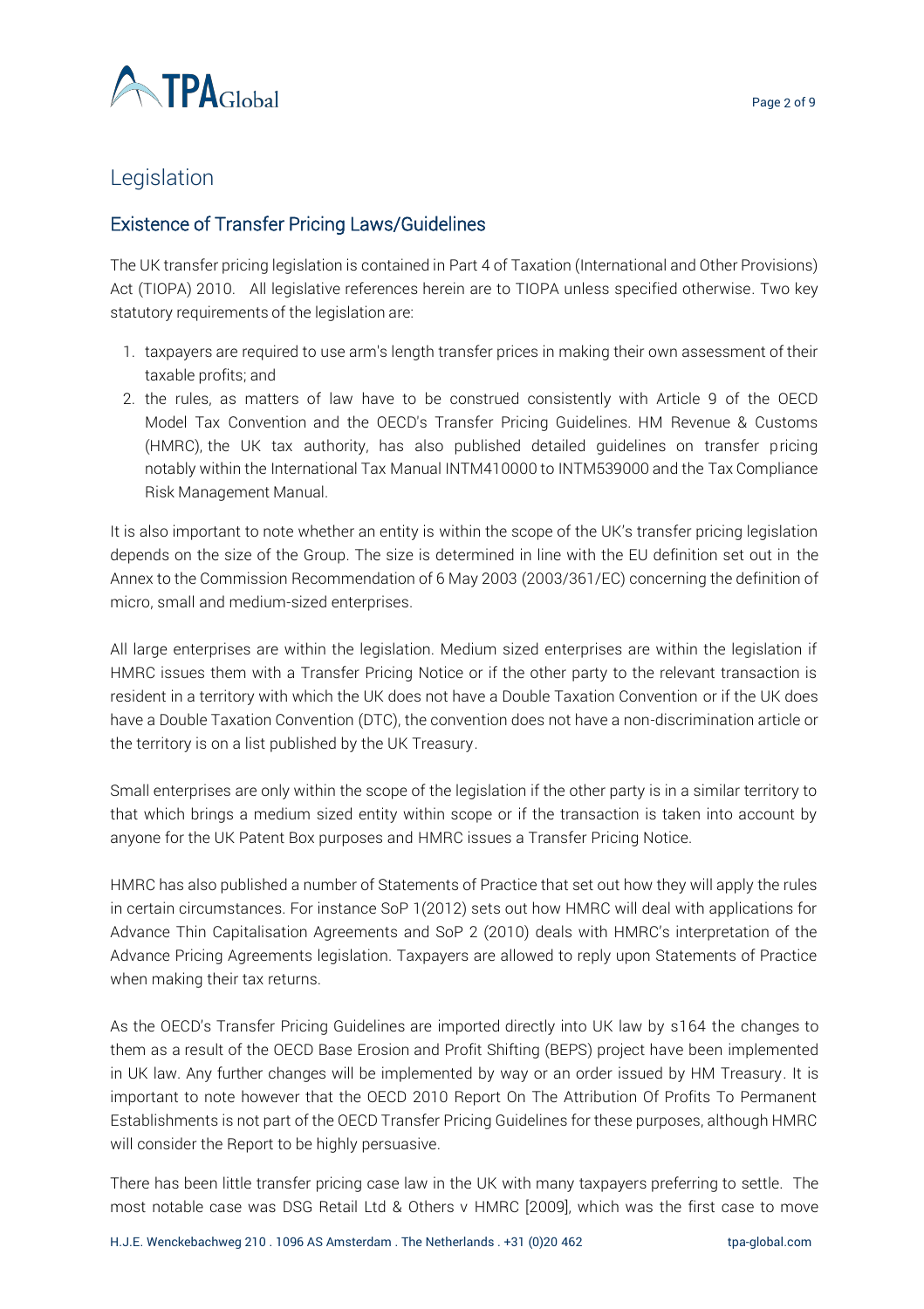

away from the old OECD hierarchy of transfer pricing methodologies. Whilst there is no longer a hierarchy as to which methodology to apply within the OECD Transfer Pricing Guidelines, this is still an important case as it examines how to apply the profit split method, a method that we expect to be more commonly used in light of the UK's new Diverted Profits Tax and the OECD BEPS initiative.

Finance (No.2) Act 2015 brought in the new Diverted Profits Tax (DPT), effective 1 April 2015 levied at 25% on profits that are assessed as having been diverted from the UK.

This legislation has been born out of the UK government's frustration that transfer pricing rules do not go far enough in protecting the UK tax base, with taxpayers taking steps to artificially avoid creating a UK taxable presence or charging for the use of royalties or other services that result in such income flowing through convoluted structures to entities and territories lacking economic substance. The key point to note is that the legislation looks beyond the UK/foreign transaction at hand and to the substance of an onward transaction and wider group supply chain structure.

The DPT effectively overrides UK transfer pricing rules (and permanent establishment definition) by seeking to arbitrarily restrict fees paid to non-UK connected parties as well as seeking to allocate profits to artificially avoided UK PEs on a 'just and reasonable' basis as opposed to an arm's length basis. The concept of 'just and reasonable' is not defined. The DPT is deliberately outside of the UK's DTC network. No protection is therefore available under those DTCs in the UK to any non-UK entity charged to DPT.

The DPT will apply if one of two Charging Provisions is met:

- 1. where a UK resident company (or the UK permanent establishment (PE) of a non-UK resident company) has entered into transactions with entities lacking economic substance (Charging Provision 1); or
- 2. where a non-UK resident company has taken steps designed to avoid creating a UK PE (Charging Provision 2).

The legislation is complex and groups must undertake a full assessment as to the application of the rules. If a group considers the rules do not apply it should retain documentation evidencing how this conclusion was drawn. It might be helpful to retain such evidence within the UK country-file transfer pricing documentation.

#### Assessment and reporting

The taxpayer must assess whether one of the charging provisions apply and the following should be noted:

- There are tax geared penalties where the taxpayer does not report to HMRC within 3 months of the accounting period end (6 months for first year). The only time that you are not required to notify is if Charging Provisions 1 or 2 do not apply;
- It is also possible that the provisions apply but that in calculating the DPT charge no further profits are allocated to the UK – where this is the case you must still notify HMRC;
- Once notified, HMRC must then determine a 'best estimate' of the profits subject to the DPT charge, with the final tax charge being agreed over the following 12 months. It is strongly recommended that the taxpayer considers providing HMRC with any analysis as to how the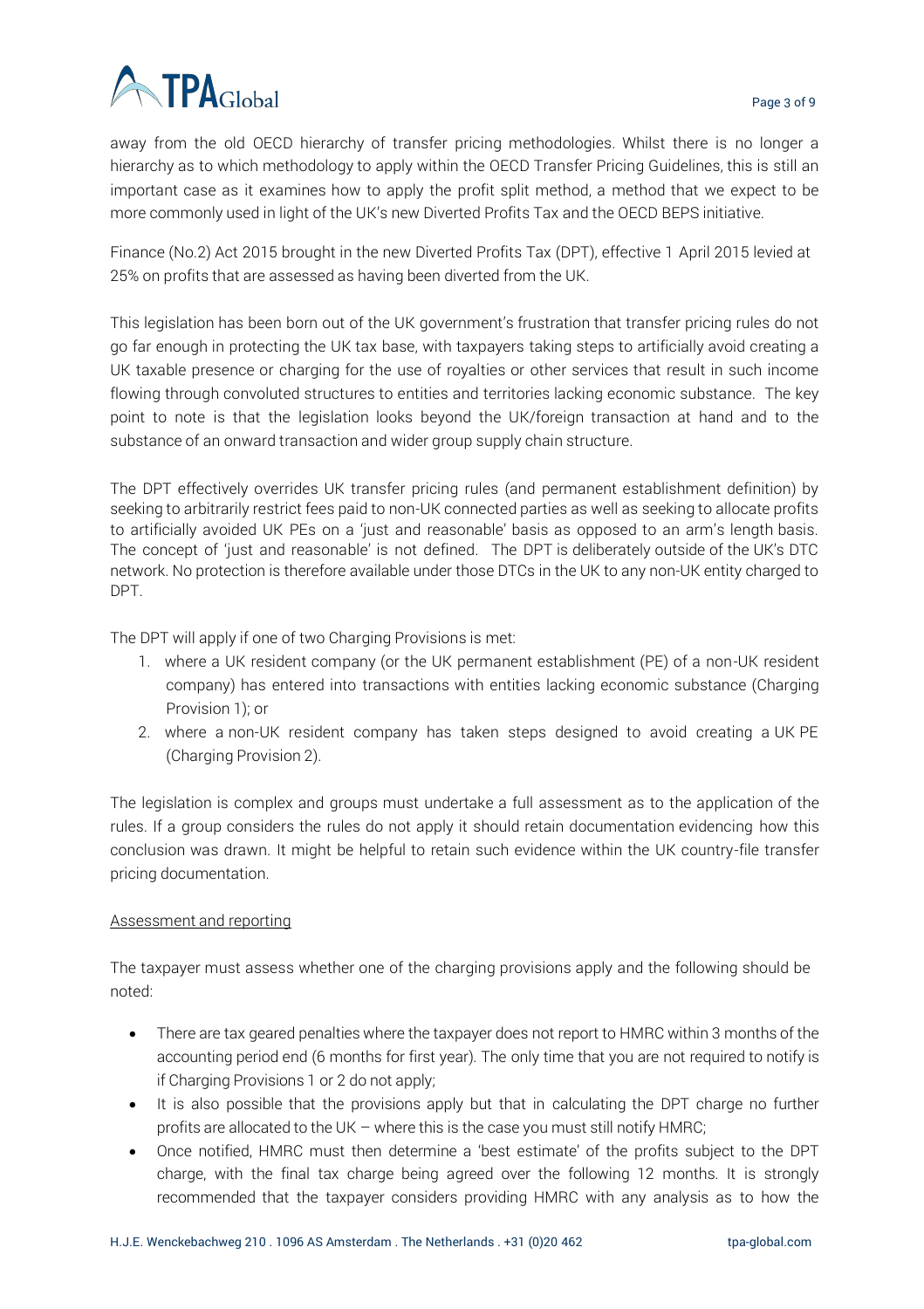

quantum profits subject to DPT charge (if any) has been determined;

• Failure to notify may result in penalties between 30%-200% of the DPT due.

#### Definition of Related Party

The related party requirement is applied by reference to body corporates or partnerships which are controlled by a person.

The term "Person" can cover individuals as well as corporates or other legal entities.

"Control", in relation to a body corporate, means the power of a person to secure:

- by means of the holding of shares or the possession of voting power in or in relation to that or any other body corporate; or
- by virtue of any powers conferred by the articles of association or other document regulating that or any other body corporate, that the affairs of the first-mentioned body corporate are conducted in accordance with the wishes of that person and, in relation to a partnership, means the right to a share of more than one- half of the assets, or of more than one- half of the income, of the partnership.

There are two important additions to the control definition:

- the 40% test (section 160(3) TIOPA) that applies to joint venture companies where each party has an interest of at least 40 per cent; and
- attribution rules (section 160(5) TIOPA) that trace control relationships through a number of levels in determining whether parties are controlled.

#### Transfer Pricing Scrutiny

HMRC's application of the UK's Transfer Pricing legislation is set out in the International Manual. This guidance is not binding, but does provide for key insight into how HMRC interprets the law. Taxpayers are though entitled to reply upon the guidance where HMRC have made a completely unambiguous statement and for HMRC to not apply the guidance would be conspicuously unfair. The guidance provides that HMRC will vary its enquiry activities depending on the risks rating awarded to a taxpayer. In recent years HMRC has undertaken a risk review of taxpayers dealt with by their Large Business Directorate awarding either a 'low risk' or 'not low risk' status. This process involves HMRC allocating the taxpayer with a Customer Compliance Manager (CCM). The CCM will consequently introduce corporate tax (including International Tax Specialists with Transfer Pricing experience), employer tax and VAT specialists to undertake the risk assessment.

HMRC thereby reduce significantly the number of checks and enquiries for low risk taxpayers and increase the intensity and effectiveness of interventions for higher risk taxpayers within their Large Business Directorate.

For low risk businesses, HMRC expects that the majority of its engagement will take place in real-time, as issues arise. If a taxpayer is low risk, HMRC will generally review whether the customer continues to meet the low risk criteria on a three-year cycle.

For non-low risk businesses, it is likely that several meetings will be necessary each year, with annual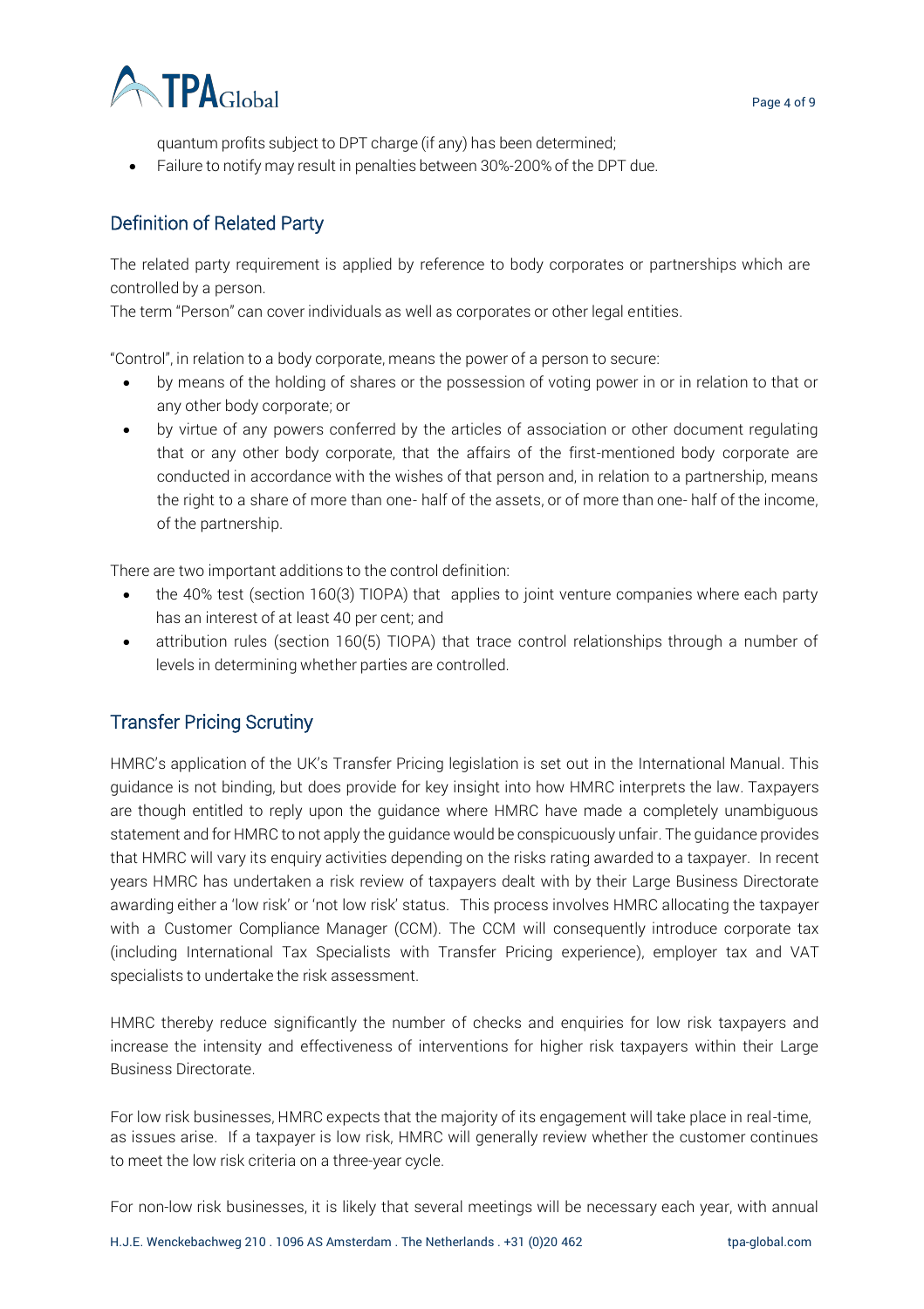# TPAGlobal

risk reviews. HMRC expects that regular intervention will be necessary, while, at the same time, striving to engage in real-time discussions and to target its resources on the most significant issues in order to get to the heart of the matter more quickly.

HMRC guidance states that the following factors will be taken into account, both in determining the risk profile of a business and as reasons for initiating an audit:

- the existence of tax haven entities in the group but outside the controlled foreign corporation rules (UK anti-avoidance provisions that prevent the retention of income in low tax jurisdictions), which are profitable despite the absence of significant activities carried out in their locations;
- profit margins in the United Kingdom are lower than in the group generally or inconsistent with its business activities over a cycle of, say, 5 years;
- the UK company possesses the resources to generate high-margin profits yet produces only a routine low- margin profit. In this context, HMRC will look for the presence of, for example, heavy investment, highly skilled and remunerated technical or R&D workforce and intangibles such as trade names, know-how, and patents;
- royalty or management fee payments that do not appear to make commercial sense and which substantially impact the UK taxable profit, such as payments for a brand name unknown in the United Kingdom, technology to which significant value has been added by complex processes carried out in the United Kingdom and nebulous bundles of intangibles;
- poor performance over a number of years when there is no obvious prospect of super-profits in later years to justify the risk of continuing losses;
- notes on UK accounts, or other forms of information such as press or internet articles, which mention restructuring, acquisition / merger activity; transfer of UK activities to related parties and / or changes to the way in which the company is rewarded;
- disappearance of / significant decline in stock;
- borrowing appears disproportionately high in relation to shareholders' funds, bearing in mind the type business involved;
- any period in which changes in intra- group contractual arrangements purport to adjust the risk profile and, hence the reward, of the UK group. Examples include where a distributor becomes a commissionaire (and net profits fall away), or where a fully-fledged manufacturer becomes a contract manufacturer and R&D activities that once generated royalties move to a contract basis; and
- cost-sharing arrangements have been introduced.

Companies dealt with outside of the Large Business Directorate are risk assessed on a project basis and transfer pricing or aspects of transfer pricing may be selected as a project. These enquiries are likely to be led by an International Tax Specialist with Transfer Pricing experience.

## Transfer Pricing Penalties

A tax related penalty can be imposed under Schedule 24 of Finance Act (FA) 2007 on a company of up to the amount of the tax understated, where:

- a return is made that is not in accordance with the arm's length principle;
- the inaccuracy was either careless or deliberate; and
- United Kingdom tax is lost as a result.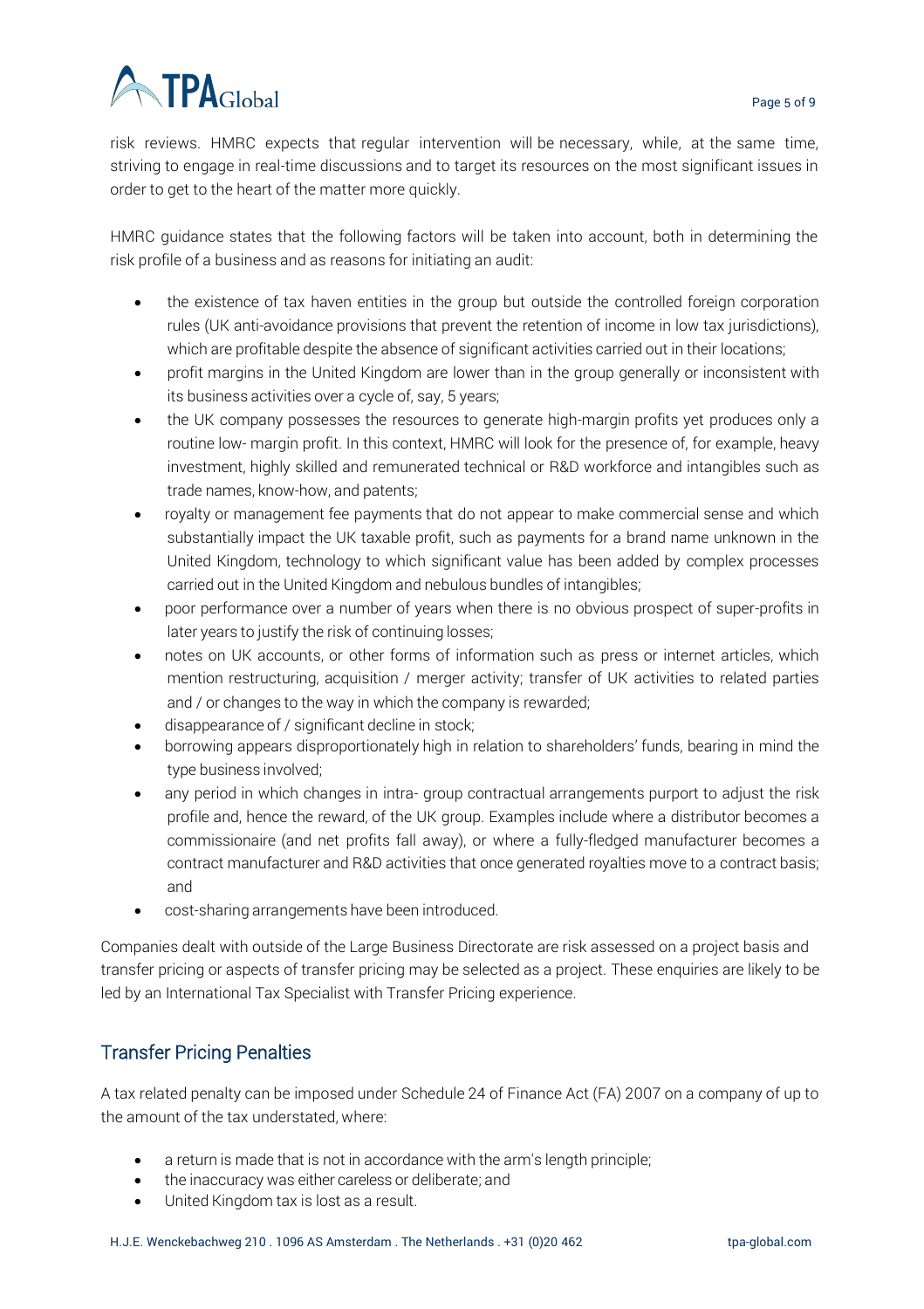

Where the inaccuracy was deliberate the level of penalty will depend on whether the inaccuracy was concealed or not. The penalty may be reduced if the taxpayer brings the error to HMRC's attention and also for the amount the taxpayer assists HMRC during the enquiry.

In addition, where a transfer pricing assessment is raised on an individual (for example where an individual is providing services to a related company and the service fee is not arm's length), FA 2010 introduced paragraph 4A of Schedule 24 FA 2007 under which the penalty for understated tax can be up to twice the amount of the tax where:

- the inaccuracy was deliberate and concealed;
- it involves an "offshore matter"; and
- the offshore territory in question falls within a list of designated offshore jurisdictions (so called o Category 3 territories).

In determining whether a jurisdiction is a Category 3 territory the UK Treasury considers the existence and quality of information exchange agreements. A list of Category 3 territories is published on the HMRC website<sup>1</sup> and includes jurisdictions such as Brazil and United Arab Emirates.

In addition, all other corporate tax penalties can apply and in particular:

- Paragraph 23 of Schedule 18 of the FA 1998 imposes a penalty on a company of up to £3,000 for a failure to keep and preserve records;
- Paragraph 39 of Schedule 36 of the FA 2008 imposes a penalty of £300 for a failure to produce documents and other information plus £60 for each day during which the failure continues.

#### Advance Pricing Agreement (APA)

l

The legislation provides for legally binding written agreements between taxpayers and HMRC. These are available for accounting periods ending after 27 July 1999.

Two kinds of APA are outlined in HMRC guidance:

- the "unilateral" type, in which only the taxpayer and HMRC are involved (including UK to UK transactions); and
- the "bilateral" type, where there is a double taxation treaty and the tax authorities of the relevant treaty partner country are also involved.

HMRC encourages applications for bilateral APAs wherever this is possible and will now not normally enter into unilateral APAs. HMRC consider APAs apply only where there are complex transfer pricing issues and can decline to consider an APA if the situation does not seem complex enough to justify their use of the resource. The quantum of the transaction is also very relevant. Unless the figures involved are significant (hundreds rather than tens of millions) it is unlikely HMRC will agree to issue an APA.

Advance Thin Capitalisation Agreements (ATCAs) are also available to resolve potential thin capitalization issues. Unilateral ACTAs allow taxpayers to gain certainty without having to seek relief

<sup>&</sup>lt;sup>1</sup> see [https://www.gov.uk/government/publications/territory-categorisation-for-](https://www.gov.uk/government/publications/territory-categorisation-for-offshore-penalties/territory-categorisation-for-offshore-penalties-from-24-july-2013) [offshore-penalties/territory](https://www.gov.uk/government/publications/territory-categorisation-for-offshore-penalties/territory-categorisation-for-offshore-penalties-from-24-july-2013)[categorisation-for-offshore-penalties-from-24-july-2013\)](https://www.gov.uk/government/publications/territory-categorisation-for-offshore-penalties/territory-categorisation-for-offshore-penalties-from-24-july-2013)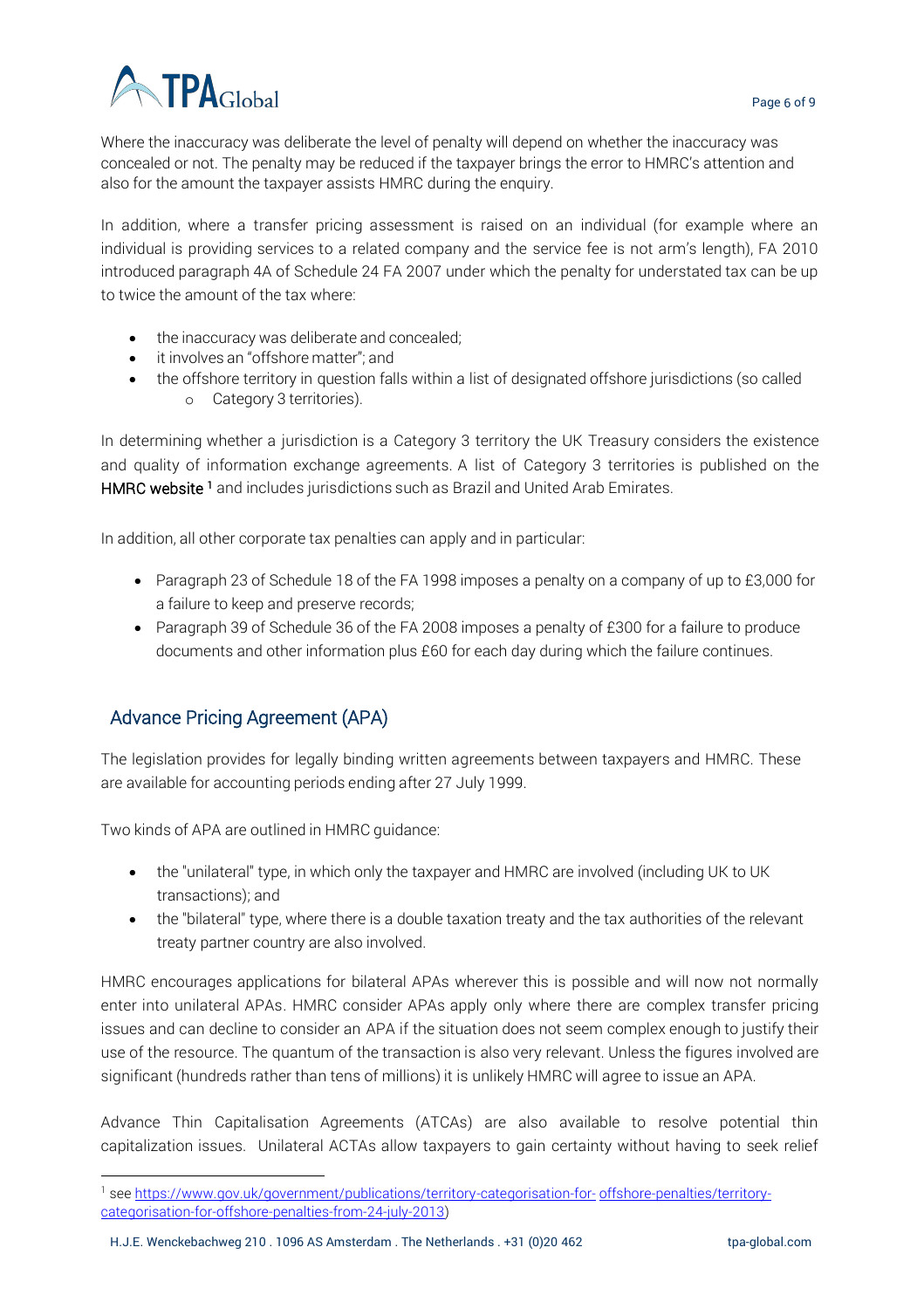

through double taxation treaties. Note that HMRC will still enter into unilateral ATCA's while looking to discourage unilateral APAs.

# Documentation And Disclosure Requirements

#### Tax Return Disclosures

The annual tax return must be adjusted for non-arm's length transactions.

#### Level of Documentation

The UK's transfer pricing legislation does not require that specific documentation be kept to support the positions taken. Instead the normal record–keeping requirements apply. These are that the person must keep sufficient records to enable them to deliver a correct and complete Return. The HMRC guidance recommends a business:

- should, on request, make documentation available and accessible to HMRC (including, where appropriate, translation from another language). The form in which the documentation is stored should be at the discretion of the business;
- should maintain documentation for a permanent establishment on the same basis as for a legal entity;
- should identify the associated businesses with which the relevant transactions took place and the nature of the association;
- should describe the nature of the business in the course of which the relevant transactions took place and the property (tangible and intangible) used in that business;
- should set out the contractual or other understandings between the associated businesses and the risk assumed by each party;
- should describe the method used to establish an "arm'<sup>s</sup> length"result and explain why that method was chosen;
- need not provide evidence about associations or transactions between businesses where those associations or transactions are not within the scope of UK transfer pricing rules;
- need not provide evidence related to each relevant transaction, but may provide aggregated evidence related to a class of similar transactions;
- need not create new evidence for transactions that occur after evidence has been created in respect of transactions that are similar and there have been no material changes in the circumstances for determining an "arm'<sup>s</sup> length"result;
- need not commission the production of evidence from a professional adviser if the business is able to produce appropriate evidence itself;
- may choose to explain its general commercial and management strategy, or that of the group of businesses and technological environment, competitive conditions, and regulatory framework; and
- may choose to make documentation on relevant transactions available to HMRC before the tax return in which those transactions are reflected is due to be made.

#### Record Keeping

Transfer pricing falls within the UK self-assessment rules. As such, the records kept must be sufficient to enable the taxpayer to deliver the correct tax return.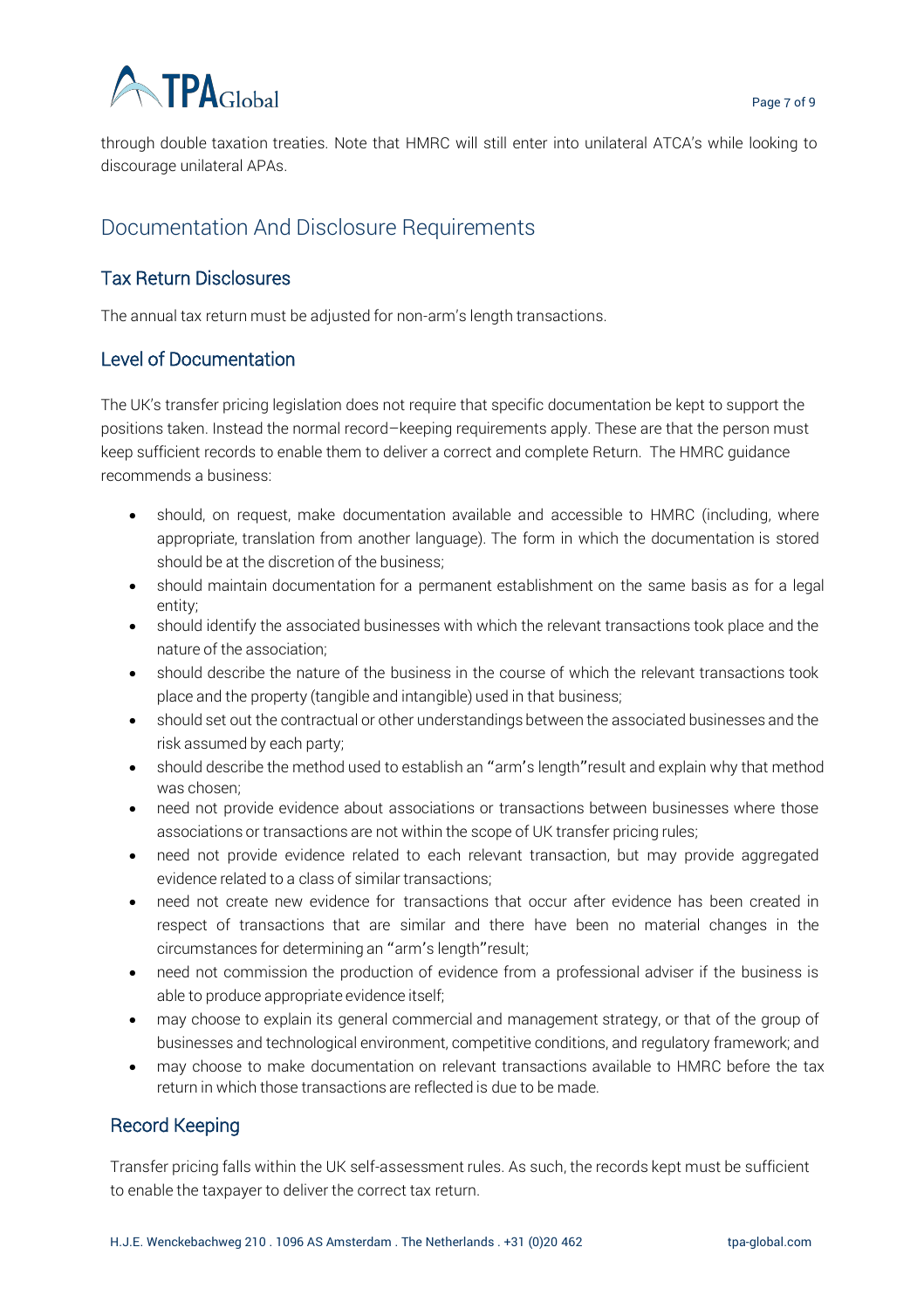

Documentation must, in general, be kept for a period of 6 years from the end of the chargeable period to which it relates.

HMRC guidance set out that the following documentation must be kept:

- 1. primary accounting records;
- 2. tax adjustment records; and
- 3. records to demonstrate an arm's length result, as is reasonable to the size of the business (HMRC INTM483030).

HMRC will also accept documents prepared in accordance with the EU's Code of Conduct on transfer pricing documentation. Businesses who intend using the Code are asked to notify HMRC of this although there is no legal requirement to do so.

#### Country-by-Country Reporting (CbCR)

The UK has implemented Action 13 of the OECD's work on countering Base Erosion & Profit Shifting (BEPS) and Multi-National Enterprises with group revenue of over €750m must now make an annual report to HMRC where the Ultimate Parent Entity (UPE) is in the UK or where a group member is in the UK and its UPE is in a country that doesn't require CbCR. Also a UK headed sub-group must file a subgroup CbCR if its UPE has not filed a CbCR elsewhere or it has filed and it is in a country that doesn't not exchange information with the UK.

The report sets out details of the income and profits a Group has in each territory together with details that allow a Revenue Authorities to assess the likely substance an entity has in each jurisdiction and the activities it carries on there.

The UK now requires businesses obliged to file a CbCR to keep the documentation set out in Annexes I & II of the final report for the OECD BEPS Action 13 "Transfer Pricing Documentation and Country -by-Country Reporting" to back up its CbCR. These are the Master file and Local files. The UK does not require these to be filed alongside the CbCR. The documentation underlying the CbCR, Master and Local files is still subject to the general UK rule relating to being able to deliver a correct Tax Return.

#### Language for Documentation

Documentation should be maintained in English.

#### Small and Medium Sized Enterprises (SMEs)

At section 166, the legislation also provides for an exemption from transacting at arm'<sup>s</sup> length and maintaining transfer pricing documentation for those companies that qualify as an SME.

The criterion for an SME is taken from European recommendation at 2003/361/EC and is determined on a group basis. An SME is defined as one that has:

- 1. up to 250 staff (50 for a small enterprise); and
- 2. annual balance sheet not exceeding  $\epsilon$ 43mn ( $\epsilon$ 10mn for a small enterprise); or
- 3. annual turnover not exceeding €50mn (€10mn for a small enterprise).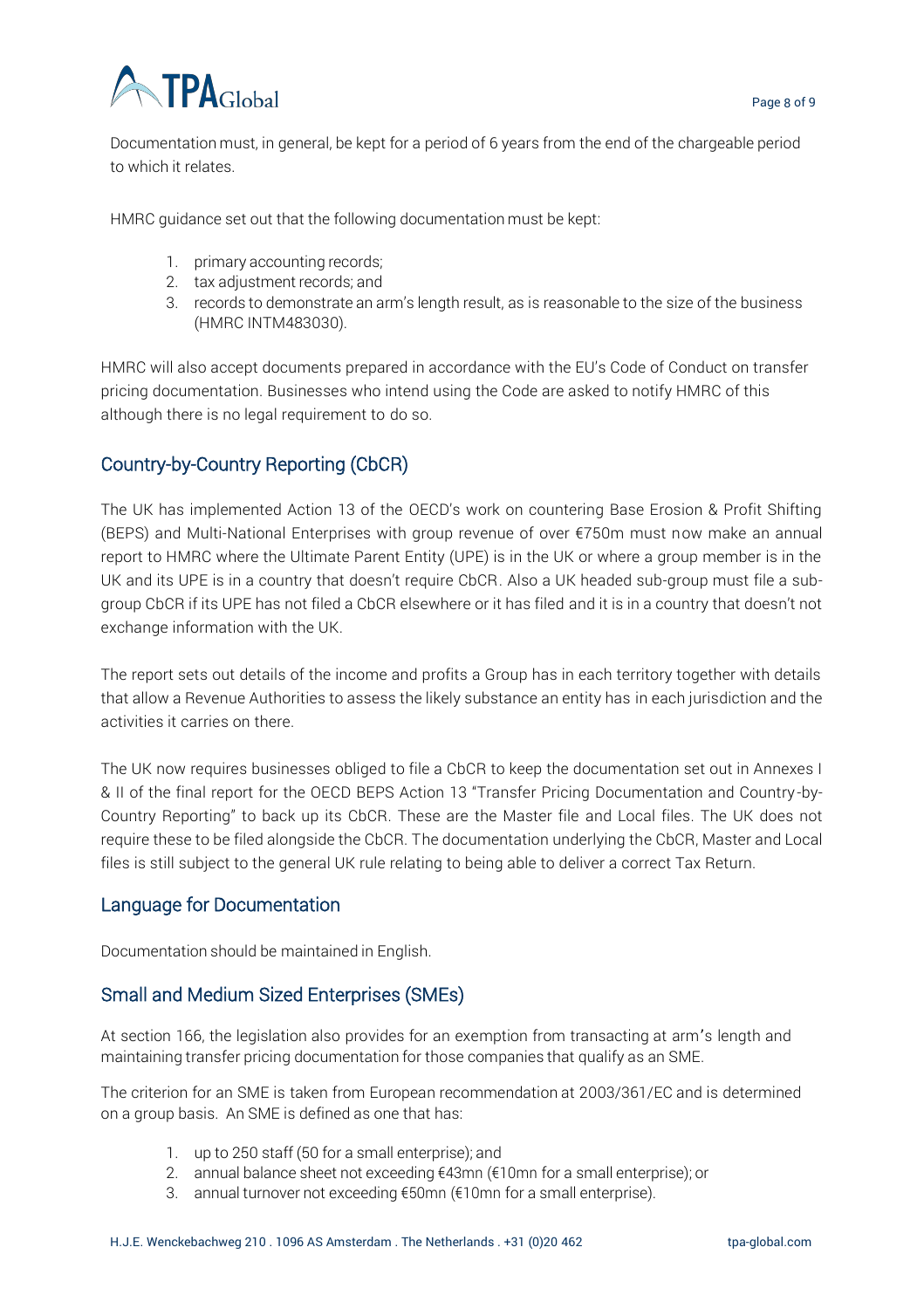

For the SME exemption to apply, the transaction must take place with <sup>a</sup> 'qualifying territory'. To be a qualifying territory it must have:

- concluded a Double Tax Treaty (DTA) with the UK containing a non-discrimination article; and
- not been specifically designated by the UK Treasury as non-qualifying (a list of non-qualifying territories can be found at INTM412090).

Exceptions to the SME exemption:

- 1. HMRC may issue a Transfer Pricing Notice (section 167) to a medium sized enterprise that requires the person to apply transfer pricing to the provision specified in the notice when calculating its taxable profits.
- 2. A business can apply the transfer pricing rules even if it would ordinarily qualify for the SME exemption. Such election can be made for a chargeable period and will cover all transactions made within that period.
- 3. If the SME is party to a transaction that is relevant to a patent box claim (Part 8A Corporation Tax Act 2010), HMRC may issue a notice that requires the person to compute their profits in accordance with transfer pricing in respect of that provision for the period.

#### Deadline to Prepare Documentation

Documentation must be in place at the time a tax return is submitted.

#### Deadline to Submit Documentation

Must be made available upon request by tax authorities within such time as is "reasonably specified" in the information notice. There is no minimum response / disclosure period, although such period must be "reasonable". HMRC has indicated that it might be reasonable to expect that most information could be provided within 30 days of any notice.

## Statute Of Limitations

Generally, where HMRC consider an enquiry should be made, it must do so within 2 years from the end of the accounting period in which the transfer pricing issue arose. In certain circumstances, HMRC can make a discovery assessment four years after the end of an accounting period. In cases involving a loss of tax brought about carelessly this can be extended to six years from the end of the accounting period and if the loss of tax was brought about deliberately, this can be extended to 20 years.

Where the extended time limits are used to issue assessments to recover any loss of tax then HMRC are very likely to look to charge tax geared penalties.

#### Transfer Pricing Methods

The OECD Guidelines are applied by the UK legislation. Therefore, all methods outlined in the OECD guidelines may be accepted.